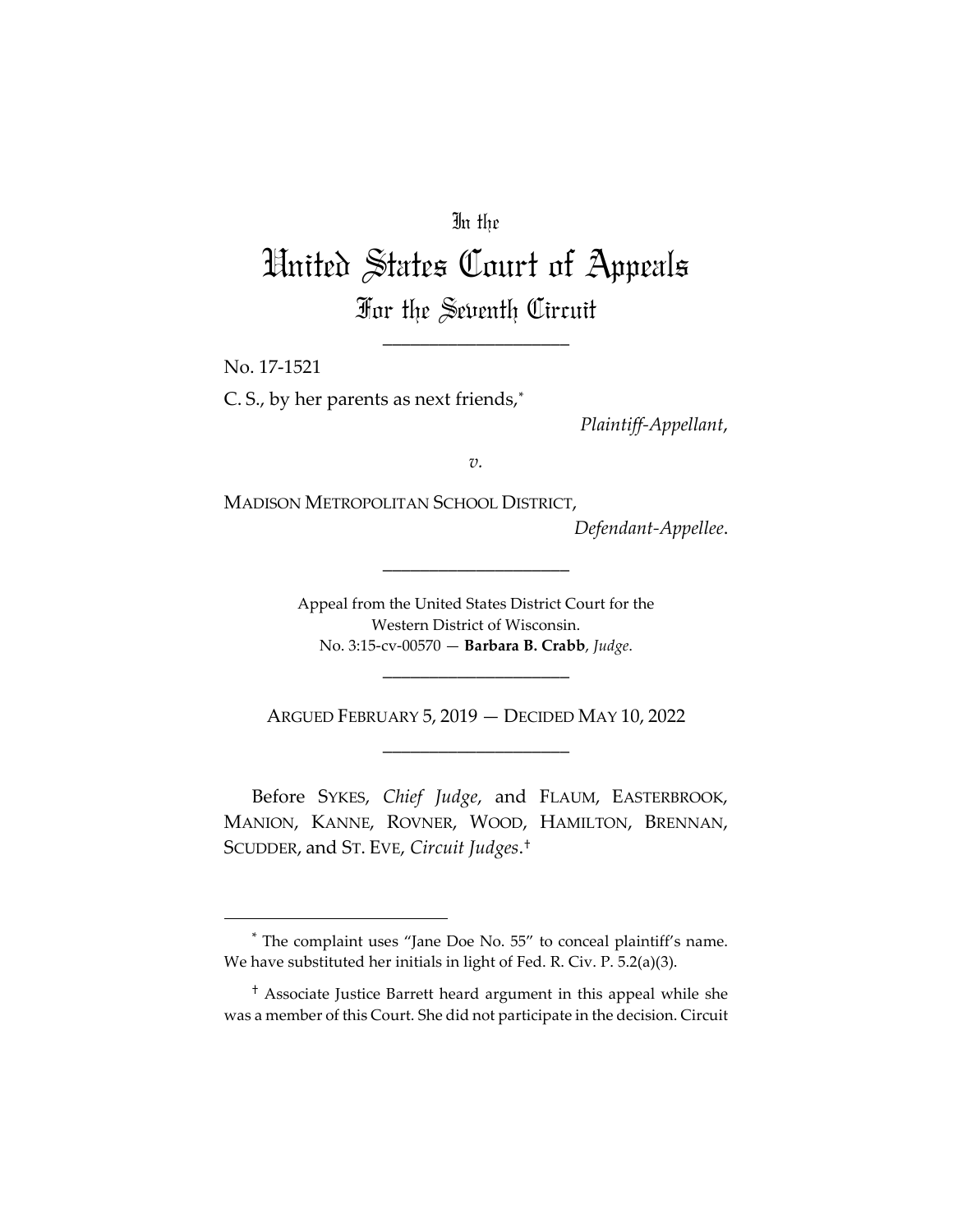SCUDDER, *Circuit Judge*. Title IX prohibits discrimination on the basis of sex in educational settings. In *Gebser v. Lago Vista Independent School District*, the Supreme Court held that a victim of such discrimination may recover money damages from her school only where "an official of the school district who at a minimum has authority to institute corrective measures on the district's behalf has actual notice of, and is deliberately indifferent to, the teacher's misconduct." 524 U.S. 274, 277 (1998).

This two-pronged standard—requiring both actual notice and deliberate indifference—is difficult to meet, and it has proven equally challenging for courts to articulate in clear and practical terms. We took this case en banc to reconcile some inconsistencies in our case law regarding the interplay between *Gebser*'s two requirements and to provide more concrete guidance to those tasked with complying with Title IX in the challenging settings of today's schools.

Reinforcing *Gebser*'s central instruction, we hold that the relevant school official acquires actual notice upon learning that misconduct rising to the level of sex discrimination has occurred. Only then does Title IX impose an obligation to act. Contrary to suggestions in some of our past cases, Title IX does not permit institutional liability based solely on knowledge of the risk of future misconduct. Applying this framework to C.S.'s claim of sexual harassment, we affirm the entry of summary judgment for the school district.

Judges Kirsch and Jackson-Akiwumi joined the Court after oral argument and did not participate in the consideration or decision of the appeal.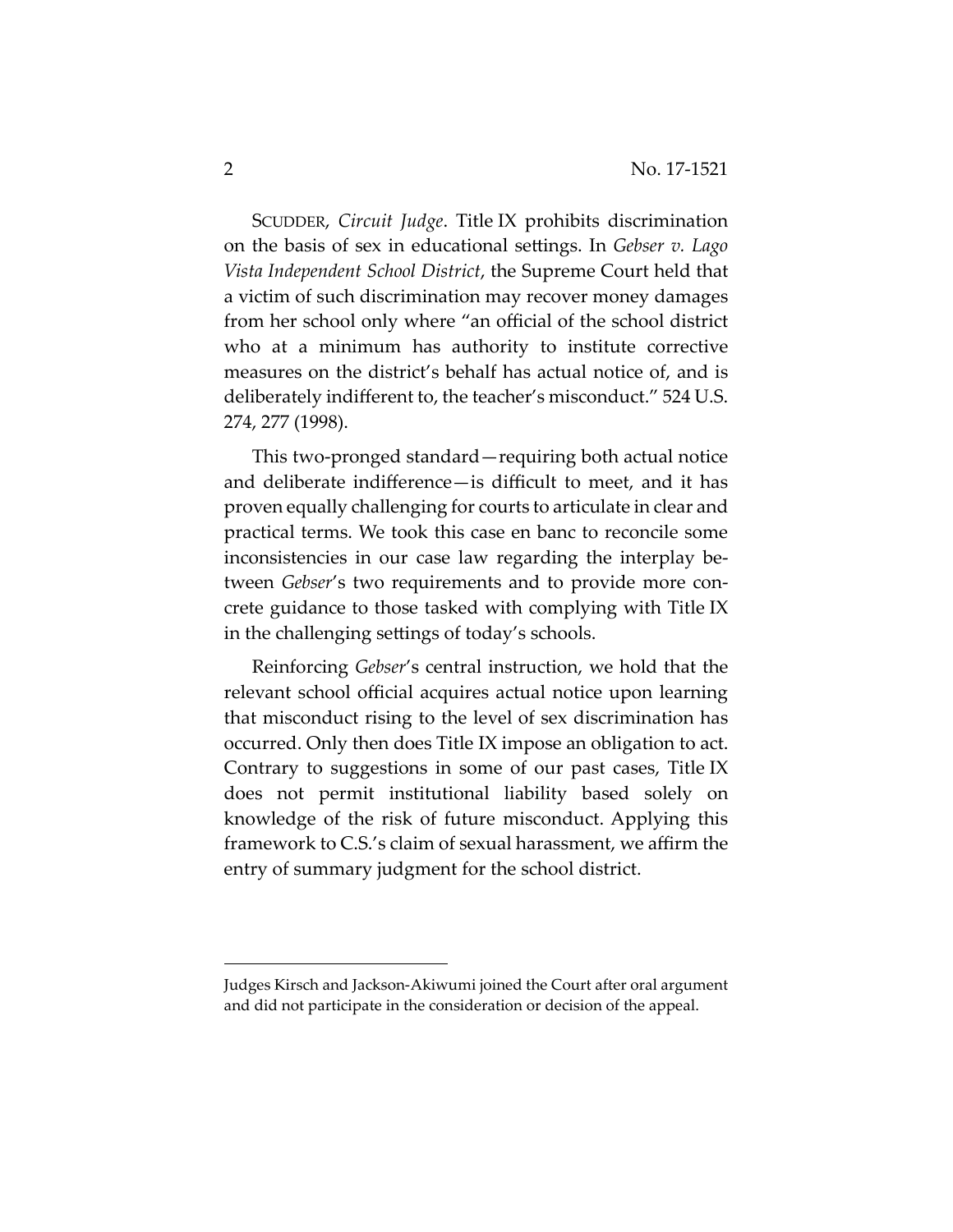# **I**

# A

Title IX of the Education Amendments of 1972 provides that "[n]o person … shall, on the basis of sex, be excluded from participation in, be denied the benefits of, or be subjected to discrimination under any education program or activity receiving Federal financial assistance." 20 U.S.C. § 1681(a). The Supreme Court has explained that Congress intended Title IX to serve two purposes: "to avoid the use of federal resources to support discriminatory practices" and "to provide individual citizens effective protection against those practices." *Cannon v. Univ. of Chicago*, 441 U.S. 677, 704 (1979). And that latter purpose led the Court in *Cannon* to hold that Title IX contains an implied cause of action "in favor of private victims of discrimination," *id.* at 704–06, 709, enforceable in a suit for money damages. See *Franklin v. Gwinnett County Public Schs.*, 503 U.S. 60, 76 (1992).

But so, too, is the implied cause of action limited by Title IX's statutory design. Congress enacted Title IX pursuant to its authority under the Spending Clause, U.S. Const. art. 1, § 8, cl. 1, leaving the statute to operate "'much in the nature of a contract: in return for federal funds, the [recipients of those funds] agree to comply with federally imposed conditions.'" *Davis v. Monroe County Bd. of Educ.*, 526 U.S. 629, 640 (1999) (quoting *Pennhurst State Sch. & Hosp. v. Halderman*, 451 U.S. 1, 17 (1981)). Accordingly, "the legitimacy of Congress' power to enact Spending Clause legislation rests not on its sovereign authority to enact binding laws, but on whether the recipient voluntarily and knowingly accepts the terms of that 'contract.'" *Cummings v. Premier Rehab Keller, P.L.L.C.*, No. 20-219, slip op. at 4 (U.S. Apr. 28, 2022) (cleaned up). In the case of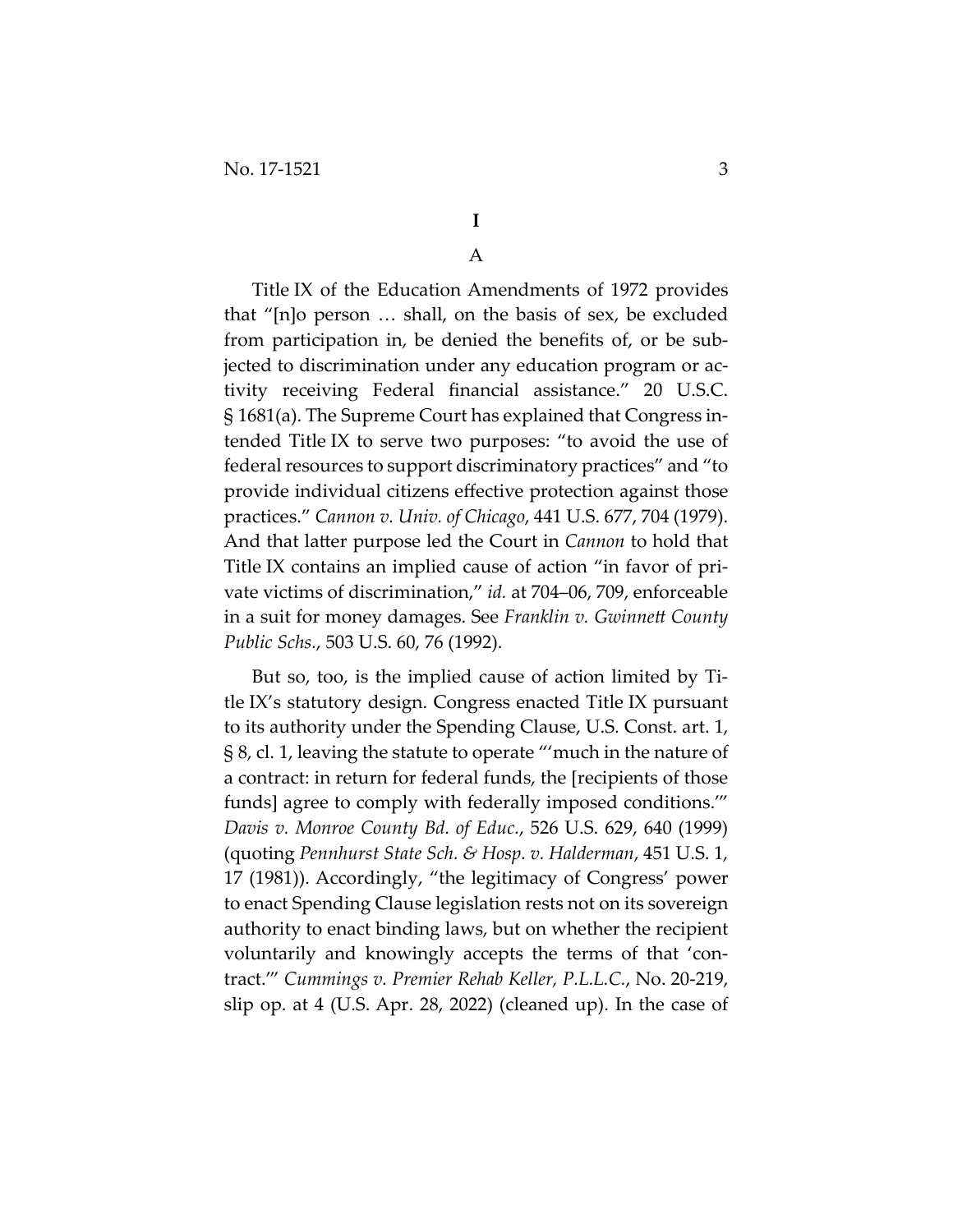Title IX, the terms are clear: a school district accepting federal funds promises to not use those funds to discriminate on the basis of sex. See *Gebser*, 524 U.S. at 286, 292.

Because Title IX's prohibition on sex discrimination comes as a bargained-for condition rather than an "outright prohibition," *id.* at 286, it follows that liability can attach only when the recipient of federal funds breaks its contractual promise not to "us[e] the funds in a discriminatory manner." *Id.* at 292. And a recipient can be said to break that promise, the Court in *Gebser* held, only when it *knows* that discrimination has occurred and fails to take reasonable action in response. See *id.* at 290–91.

In so holding the Court rejected the possibility that a Title IX plaintiff could collect damages "on principles of constructive notice or *respondeat superior*," because either theory would impose liability in cases where "the recipient of funds was unaware of the discrimination." *Id.* at 287. Instead, the Court explained, liability may attach only where a court can be sure "that the grantee was aware that it was administering the program in violation of the [condition]." *Id.* (quoting *Guardians Ass'n v. Civil Serv. Comm'n of New York City*, 463 U.S. 582, 598 (1983)) (alteration in *Gebser*).

With these principles in mind, *Gebser* set out two prerequisites for institutional liability under Title IX. *First*, "an official of the recipient entity with authority to take corrective action to end the discrimination" must have "*actual knowledge* of discrimination in the recipient's programs." *Id.* at 290 (emphasis added). *Second*, the official's "response [to that knowledge] must amount to deliberate indifference to discrimination" reflecting "an official decision by the recipient [entity] not to remedy the violation." *Id.* Together these requirements ensure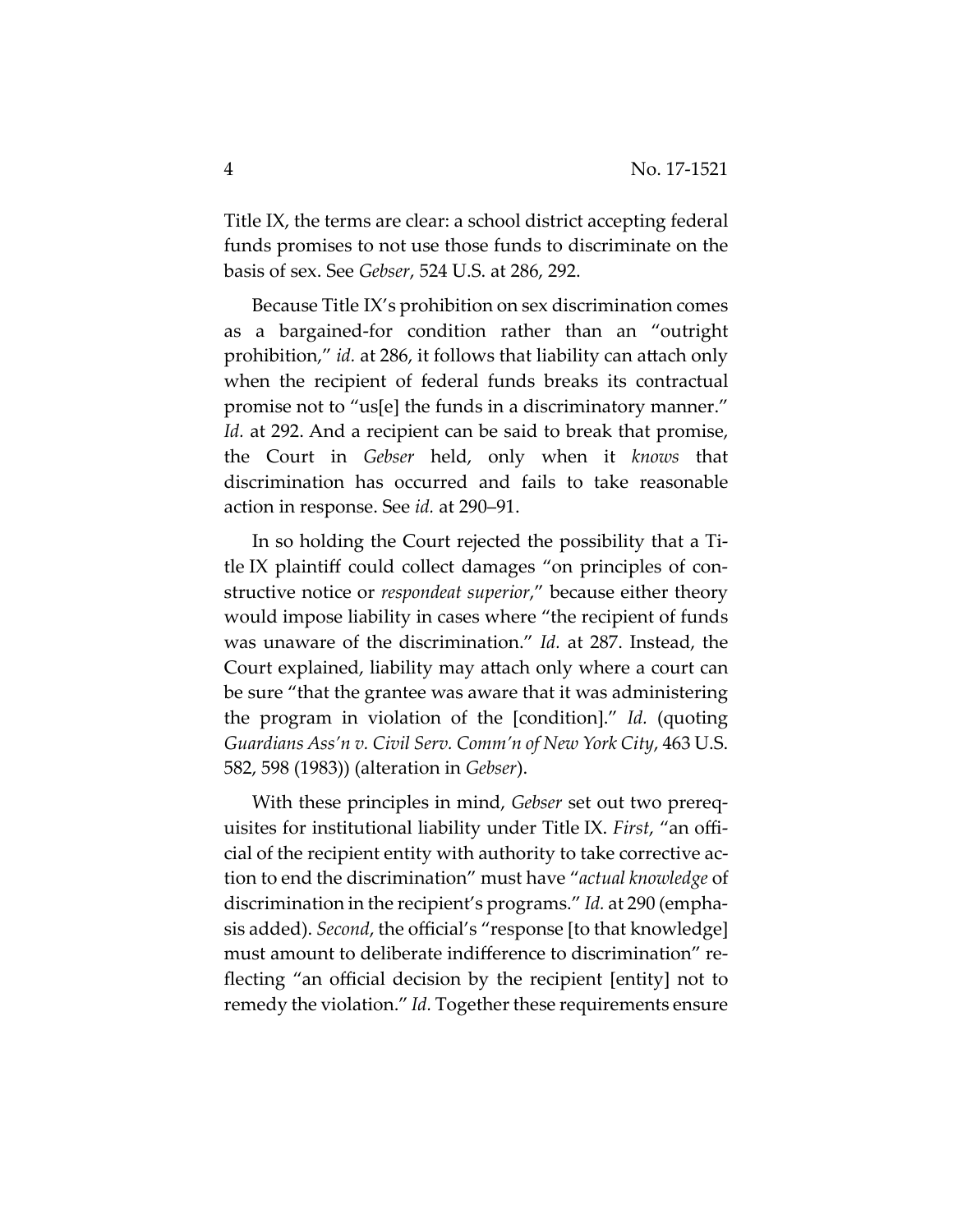that a recipient is liable in money damages only "for its own official decision" to break its contractual promise not to discriminate. *Id.* at 291. In this sense, the two-prong *Gebser* framework permits Title IX institutional liability only where "the funding recipient engages in intentional conduct that violates the clear terms of the statute." *Davis*, 526 U.S. at 642.

B

Implicit in *Gebser*'s two requirements is an embedded, antecedent condition for Title IX liability: that the recipient's actual knowledge and deliberate indifference concern *completed or ongoing violations* of Title IX's prohibition on discrimination. See *id.* at 643 (explaining that Title IX liability attaches "where the recipient is deliberately indifferent to *known acts* of teacher-student discrimination") (emphasis added). If the conduct of which the school district becomes aware does not itself amount to sex-based discrimination, the school cannot have the requisite "notice that it will be liable for a monetary award" under Title IX if it fails to take corrective action. *Gebser*, 524 U.S. at 287 (quoting *Franklin*, 503 U.S. at 74). No doubt the observation is something of a truism—Title IX liability can attach only to violations of Title IX—yet it bears repeating because at times our cases have employed language clouding this basic principle.

The confusion is understandable. The line between actionable actual knowledge of past or ongoing misconduct and non-actionable appreciation of a risk of future misconduct can get very blurry in cases like this. At one level, the line is easy to conceptualize, as the actual knowledge inquiry, by its terms, asks whether a responsible decisionmaker had notice of an act of completed discrimination on the basis of a student's sex. See *id.* at 288–90. And we know from the Supreme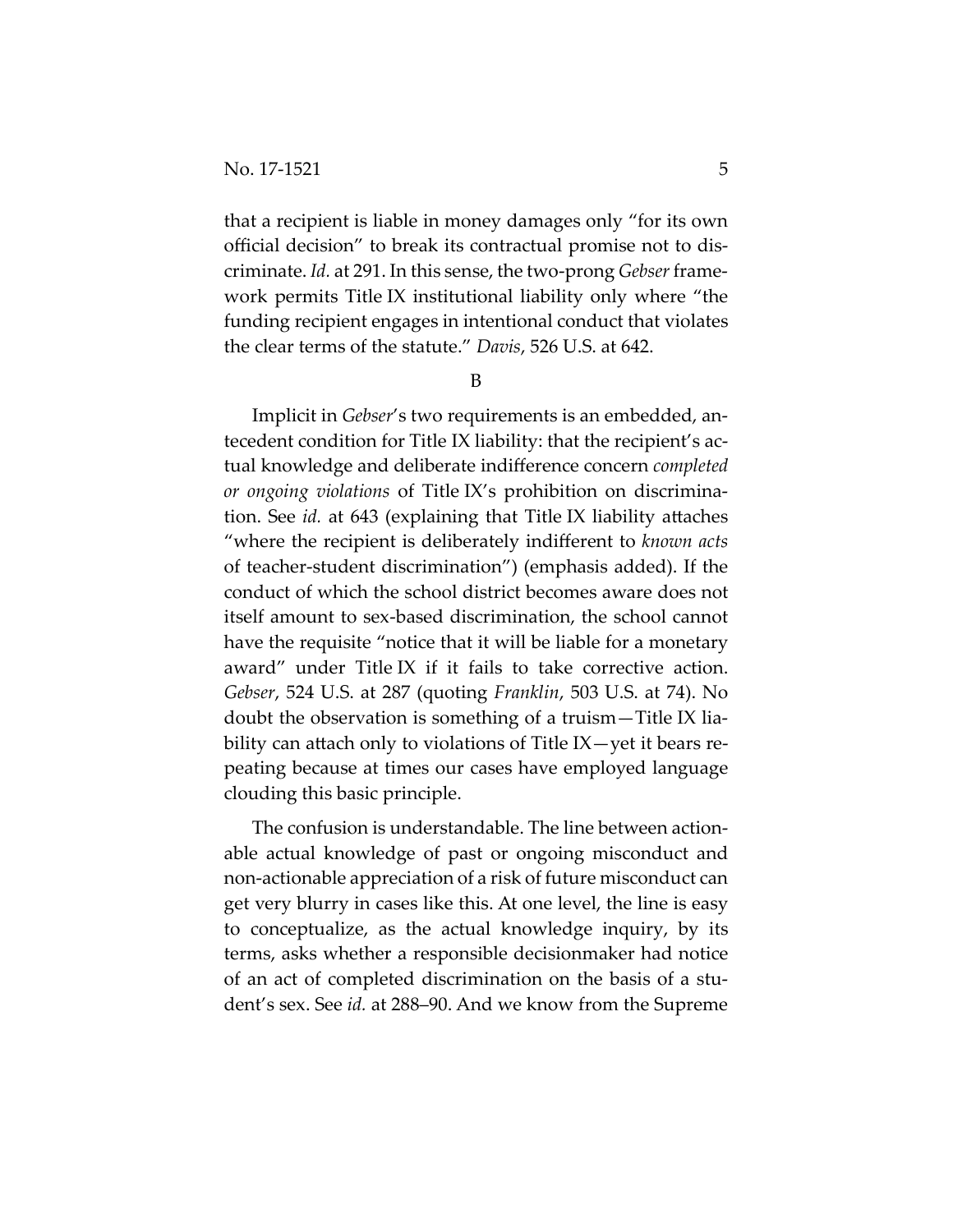Court's 1999 decision in *Davis v. Monroe County Board of Education* what qualifies as actionable misconduct. The Court told us that the misconduct in question must be "so severe, pervasive, and objectively offensive that it can be said to deprive the victims of access to the educational opportunities or benefits provided by the school." 526 U.S. at 650.

But fact patterns in Title IX cases like this one—involving allegations of teacher-on-student sexual misconduct—often reveal escalating wrongdoing, and that is where the challenging realities of risk enter the picture. Take, for example, a teacher who becomes infatuated with a student and repeatedly texts the student in a clear, persistent, and intensifying effort to turn the relationship sexual. Everyone reading that sentence gets the picture. In our view, a school principal learning those facts may well have learned of sex discrimination within the meaning of *Davis* and, by extension, Title IX. Depending on the totality of the circumstances, a case like that could very well warrant a trial.

But recognize what the same texting hypothetical also illustrates: risk. Past misconduct may foreshadow even worse future misconduct. It takes no imagination to see this in the texting scenario or any number of like examples—a teacher persistently meeting a student off school property outside of school hours, a teacher inappropriately and repeatedly touching a student, and on and on. Certain facts, if severe and pervasive enough, can at once both satisfy *Davis*'s definition of misconduct *and* reveal risk of further and more grievous harm.

The important point for purposes of *Gebser*'s actual knowledge requirement is the first one: only once the misconduct line has actually been crossed does Title IX impose an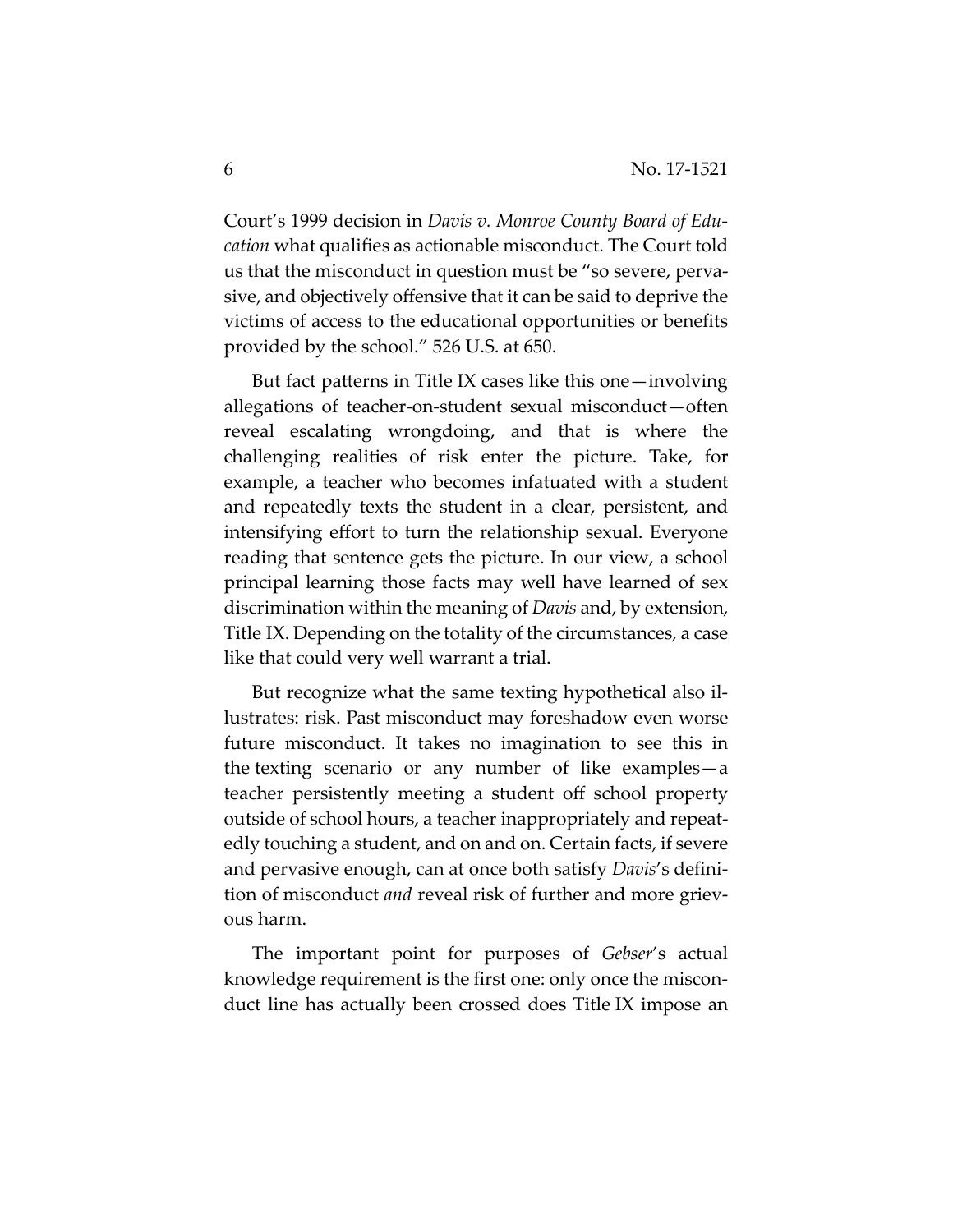affirmative obligation on school districts to act—both to remedy the existing misconduct and to prevent the further foreseeable risks from materializing.

*Gebser*'s second prong supplies the test for measuring the adequacy of the school district's response. The response must not reflect "deliberate indifference to discrimination." *Gebser*, 524 U.S. at 290. As we read *Gebser* and *Davis*, it is only at this second step of the analysis that the concept of risk properly comes into play, for a school district must respond with measures to both "end the harassment" of which it has knowledge and "to limit further harassment." *Id.* at 289. Right to it, prong two of *Gebser*'s framework and the obligation to act it imposes necessarily operate to mitigate risk, including risks of escalation. Risk qua risk, in short, is not actionable, but past misconduct revealing risks of further discrimination requires the school district to respond accordingly.

The response does not have to be perfect or even successful. See, *e.g.*, *Doe v. Edgewood Indep. Sch. Dist.*, 964 F.3d 351, 359 (5th Cir. 2020) (concluding that "liability does not attach where the official with authority to take corrective action responds reasonably to a risk of harm, even if the harm ultimately was not averted") (cleaned up). Owing to Title IX's roots in the Spending Clause, a school district's response will suffice to avoid institutional liability so long as it is not so unreasonable, under all the circumstances, as to constitute an "official decision" to permit discrimination. *Gebser*, 524 U.S. at 290.

Our cases have not always described the line between misconduct and risk in this way. In *Delgado v. Stegall*, our first case to apply the *Gebser* standard, we correctly explained that a Title IX plaintiff must prove that the school district had "actual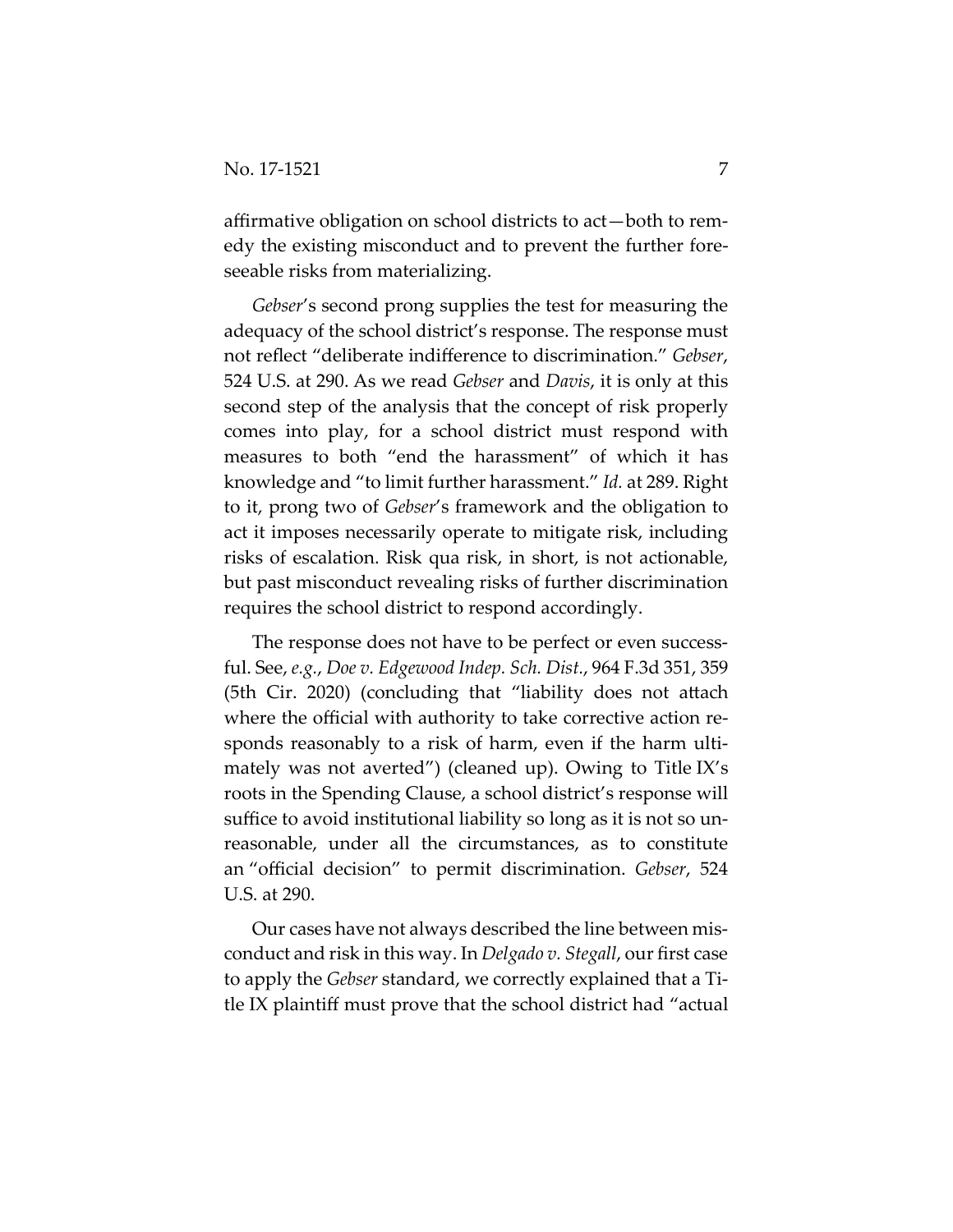knowledge of misconduct, not just actual knowledge of *the risk of misconduct*." 367 F.3d 668, 672 (7th Cir. 2004) (emphasis added). But in the ensuing paragraphs we undermined the clarity of that rule, suggesting that liability might attach where the school has knowledge of "risks [of harassment] so great that they are almost certain to materialize if nothing is done." *Id.* We may have injected similar uncertainty a few years later in *Hansen v. Board of Trustees of Hamilton Southeastern School Corp.*, by initially rendering *Gebser*'s first prong as a requirement of "*known* acts of discrimination or harassment" before later phrasing it (without additional elaboration) as one of "actual knowledge of misconduct by [the teacher] that created a serious risk to [the school's] students." 551 F.3d 599, 605–06 (7th Cir. 2008); see also *Doe v. St. Francis Sch. Dist.*, 694 F.3d 869, 871 (7th Cir. 2012) (employing similar language).

A closer look at what we said in *Delgado* makes the point*.*  Nicole Delgado sued her university after a professor made romantic advances toward her. See *Delgado*, 367 F.3d at 670. We held that there could be no liability because Delgado had not reported the misconduct to anyone in the administration with power to stop the discrimination. See *id.* at 672. In the language of *Gebser*, Delgado failed to show that the school had actual knowledge of the professor's sexual harassment. See *id.*  That holding is unassailable.

Had we stopped there, we might not be here. But we went further, hypothesizing a case in which the professor "had been known [by the school] to be a serial harasser." *Id.* In those circumstances, we said, the school "might well be found to have had a sufficient approximation to actual knowledge that [the student] *would be harassed* to satisfy the Supreme Court's [*Gebser*] standard." *Id.* (emphasis added).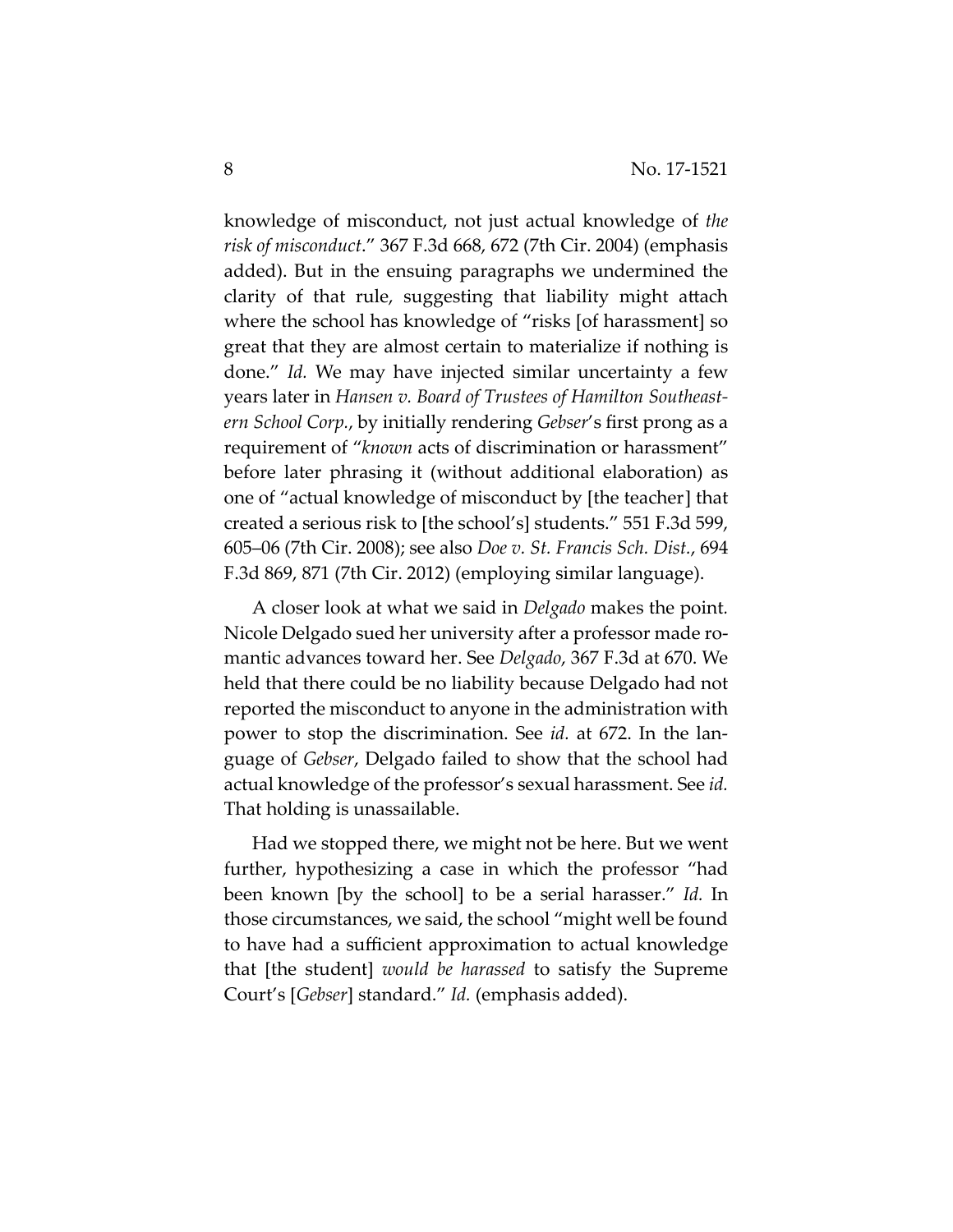The bottom-line conclusion from this hypothetical is surely correct: a school that knowingly employs a serial harasser is asking for trouble. But the language we used in *Delgado*—the risk-related language—suggested Title IX institutional liability could arise from deliberate indifference to a risk of future misconduct without any indication of past or present harassment.

*Gebser* does not permit the imposition of liability based on risk alone, a reality *Delgado* itself earlier recognized. See *id.* at 672 (explaining that, under *Gebser*, a school must have "actual knowledge of misconduct, not just actual knowledge of the risk of misconduct"). With the benefit of hindsight, the mistake we made in *Delgado* was blurring the line between *Gebser*'s two discrete requirements—actual knowledge and deliberate indifference.

In the *Delgado* hypothetical, *Gebser*'s actual knowledge requirement is satisfied by the school's notice of its professor's history of harassment, provided that history is sufficiently recent to indicate the continued presence of "discrimination in the recipient's programs." *Gebser*, 524 U.S. at 290; see also *Doe v. Sch. Bd. of Broward County*, 604 F.3d 1248, 1257 (10th Cir. 2010) (explaining that "no circuit has interpreted *Gebser*'s actual notice requirement so as to require notice of the prior harassment of the Title IX plaintiff *herself"*). What that observation illustrates is that actual knowledge (or actual notice) sufficient to satisfy *Gebser* can arise not only from what a school administrator sees with her own eyes, but also from information she learns from others. See *Doe v. Galster*, 768 F.3d 611, 614 (7th Cir. 2014) (explaining that "[t]o have actual knowledge of an incident, school officials must have witnessed it or received a report of it").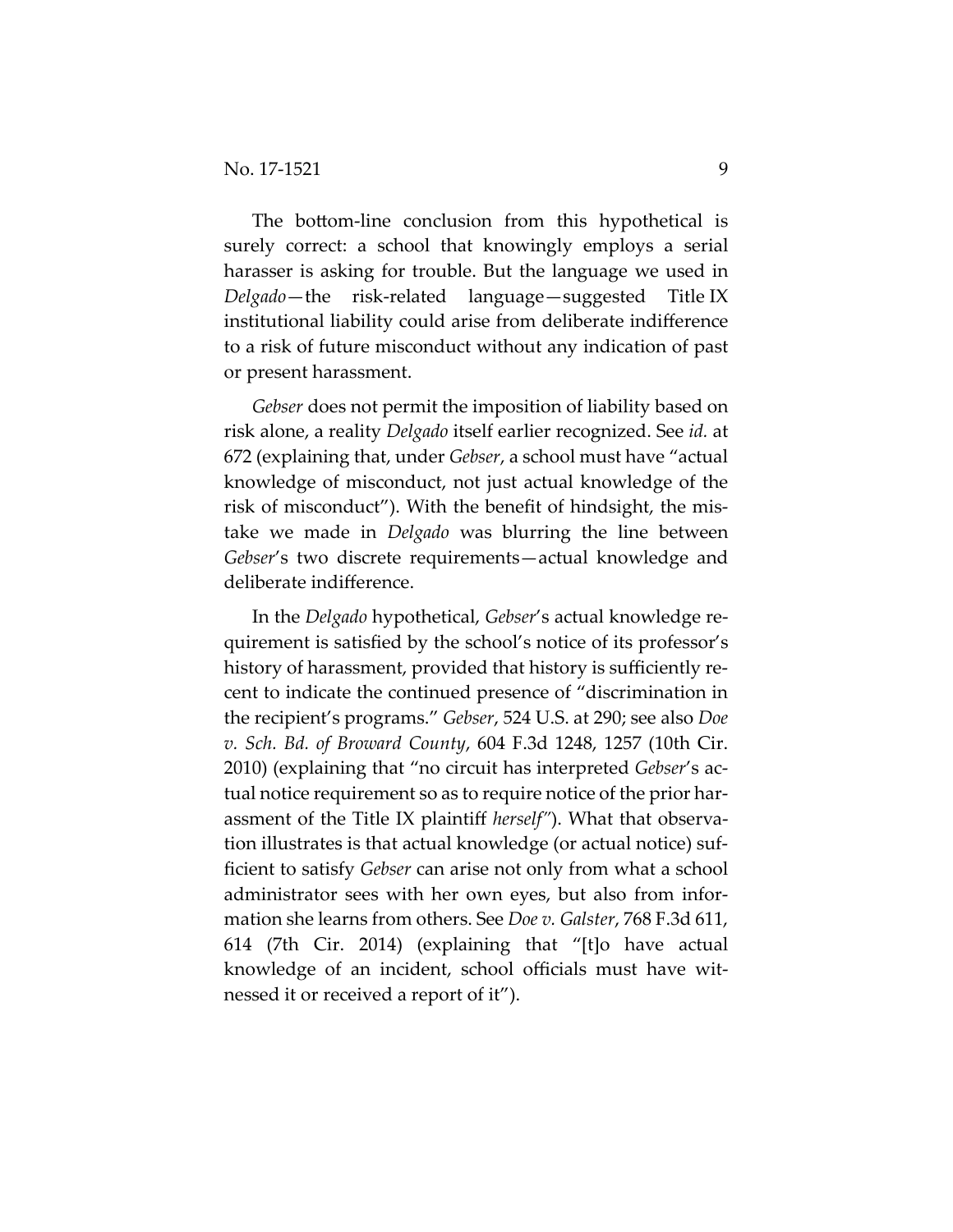With actual knowledge established, liability in the *Delgado*  hypothetical will turn on *Gebser* prong two: whether the school's actions in response to that knowledge "amount to deliberate indifference to discrimination." *Gebser*, 524 U.S. at 291. Put another way, the likelihood that the plaintiff "would be harassed," *Delgado*, 367 F.3d at 672, is relevant not to the school's actual knowledge of past or ongoing harassment, but rather to Title IX's prong two inquiry—whether the school's response to that harassment reflected an official decision not "to take action to end the harassment or to limit further harassment." *Gebser*, 524 U.S. at 289.

In many ways, the extreme example of a school that hires a teacher with a known and ongoing history of sexually harassing students is unhelpful. There would be no way on such facts to disavow knowledge of the teacher's past misconduct that, by any measure, put the writing on the wall for more of the same. The obvious need to impose liability in such a case, however, has muddied a doctrinal distinction warranting clarification. Liability in the *Delgado* hypothetical attaches not because the school has knowledge of some great risk of *future* discrimination, but rather because it knows of *past* discrimination in its programs and has proven itself unwilling to act to put an end to it.

But we need to move out of the extreme to the more realistic and less clear-cut—to the fact patterns where allegations do not so clearly show misconduct and thus next steps are not as evident. Go back to the texting hypothetical. Imagine, however, that instead of a flurry of escalating texts, there are only three that are disconcerting, revealing of risk, but not themselves clearly indicative of ongoing misconduct. In such a circumstance, Title IX does not impose an obligation to act.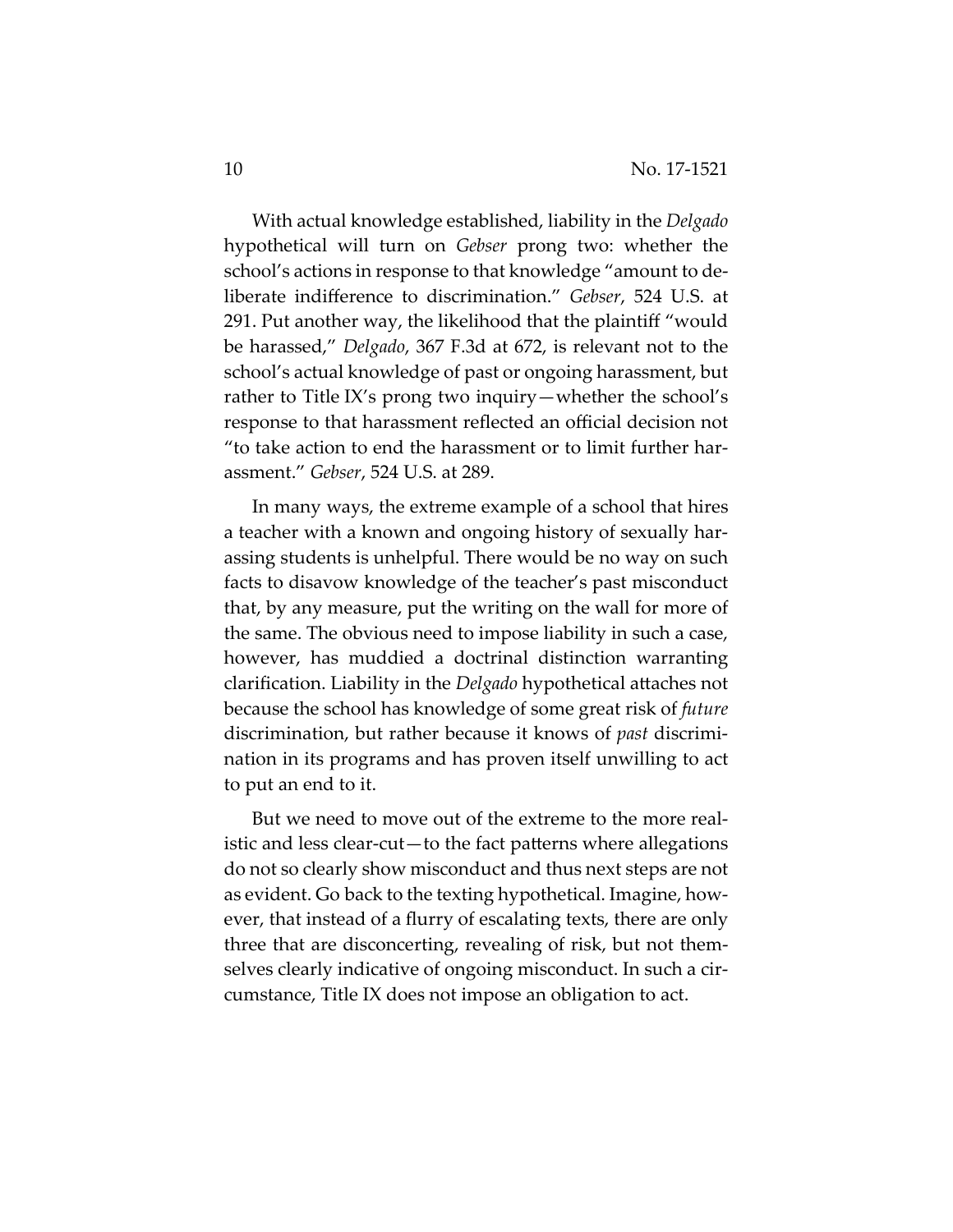Suppose the facts are a shade or two darker, though—a few more texts with more concerning language and clear indications that a teacher has severely stepped over the line. On such facts, a reasonable jury may be able to conclude that the school district was obligated to take action because it possessed knowledge that a form of sex discrimination—the teacher's pervasive and escalating texting of the student—has already occurred. Ask any parent whether they disagree.

What all of this means as a legal matter is that a school district's duty to act is not triggered until it has actual knowledge of facts which, in the totality of the circumstances, indicate that sex-based discrimination has occurred or is occurring under its watch. See *id.* at 290. But the complexities of life do not always offer clear conclusions. Reality often manifests in shades of gray. On the legal side, the litigation process (discovery and summary judgment, in particular) will allow everything to get sorted out after the fact. But as a practical matter—when school officials have to make decisions in real time—the best course will be to err on the side of taking reactive and preventative measures to ensure compliance with Title IX.

One final point warrants underscoring. There may be cases where the relevant school official insists he had no knowledge of the alleged discrimination, and thus no duty to respond to it. And that may be so even where the objective facts allow a different finding by a jury—in particular, that the school official buried his head in the sand to avoid acquiring knowledge of past or ongoing misconduct. In such cases a Title IX plaintiff may ask for a so-called "ostrich instruction"—a directive that the jury may infer actual knowledge based on the official's willful blindness to the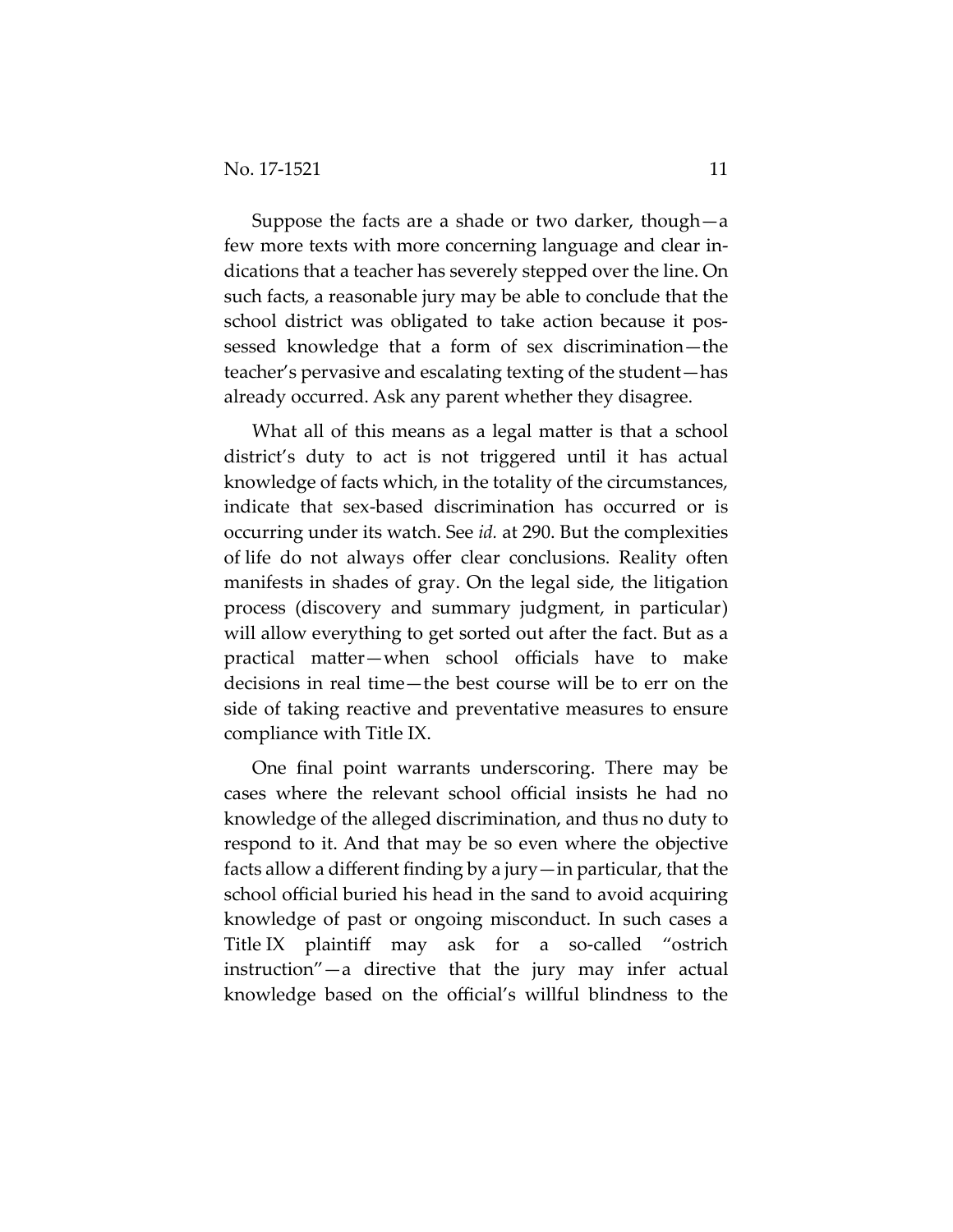objective reality in front of him. See *United States v. Ramsey*, 785 F.2d 184, 189 (7th Cir. 1986) (approving, in a criminal fraud prosecution, the following jury instruction: "No person can intentionally avoid knowledge by closing his or her eyes to facts which should prompt him or her to investigate").

While the ostrich instruction is sometimes also talked about in terms of risk, see *Ramsey*, 785 F.2d at 189, it is important to reiterate that even in ostrich cases, Title IX does not permit liability solely on the basis of knowledge of a risk of future misconduct. Instead, the instruction recognizes only that an administrator presented with facts clearly showing existing misconduct may not shirk his Title IX obligations by declining to do the math. See, *e.g.*, *Doe v. Fairfax County Sch. Bd.*, 1 F.4th 257, 269–70 (4th Cir. 2021) (emphasizing that Title IX's actual notice standard is objective, not subjective).

### **II**

With that legal framework established, we turn to the facts before us.

### A

From 2013 to 2014, plaintiff C.S. was a student at Whitehorse Middle School in Madison, Wisconsin. The Madison Metropolitan School District, of which Whitehorse is a part, is the defendant in this case. C.S. alleges that, throughout her eighth-grade year, a school security assistant named Willie Collins repeatedly sexually abused her. The details of Collins's alleged misconduct are horrific: C.S. asserts that he made sexual comments to her, kissed her, fondled her breasts, and digitally penetrated her—usually in his office at the school. There is no evidence that anyone witnessed the misconduct, and C.S. did not report the abuse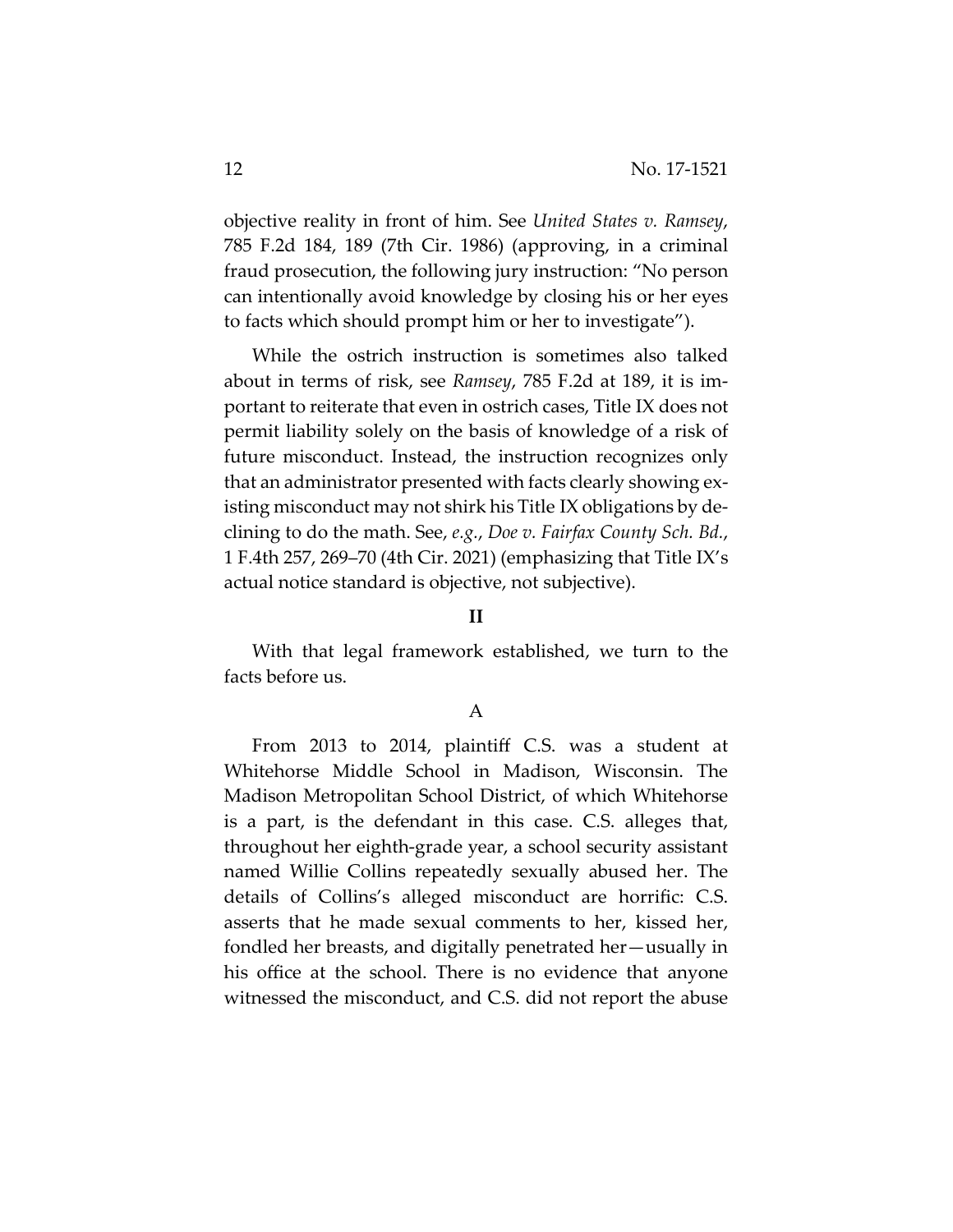to anyone until August 2014, by which point she had left Whitehorse to attend high school. The school district placed Collins on administrative leave pending the results of a criminal investigation, and C.S. sued the district for damages under Title IX.

If eighth grade were the whole story, it is clear that Collins's alleged abuse, even if proven, could not give rise to liability for the school district. The relevant Whitehorse official "with authority to take corrective action to end the discrimination" for purposes of *Gebser* was Principal Deborah Ptak. 524 U.S. at 290. And the parties agree that Principal Ptak had no knowledge—actual or otherwise—of Collins's abuse of C.S. during eighth grade. The claim would fail at prong one of *Gebser*.

But eighth grade is not the whole story, C.S. contends, because of what happened during her seventh-grade year. Collins's duties as security assistant meant he was in regular contact with students—supervising lunch and recess, monitoring students in detention, and otherwise ensuring student safety. Whether part of his stated job description or not, Collins also served as a mentor and confidant to students, who sought him out for advice and companionship.

The alleged facts contain warning signs that Collins may have taken this role too far. He regularly gave students—boys and girls alike—hugs, often apparently initiated by the students themselves. Tracy Warnecke, the school's positive behavior support coach, testified that she saw Collins giving back or shoulder rubs to students—again, boys and girls alike—at lunch time "three to four times a week." But Warnecke also observed troubling interactions between Collins and C.S. She frequently saw C.S. asking Collins for hugs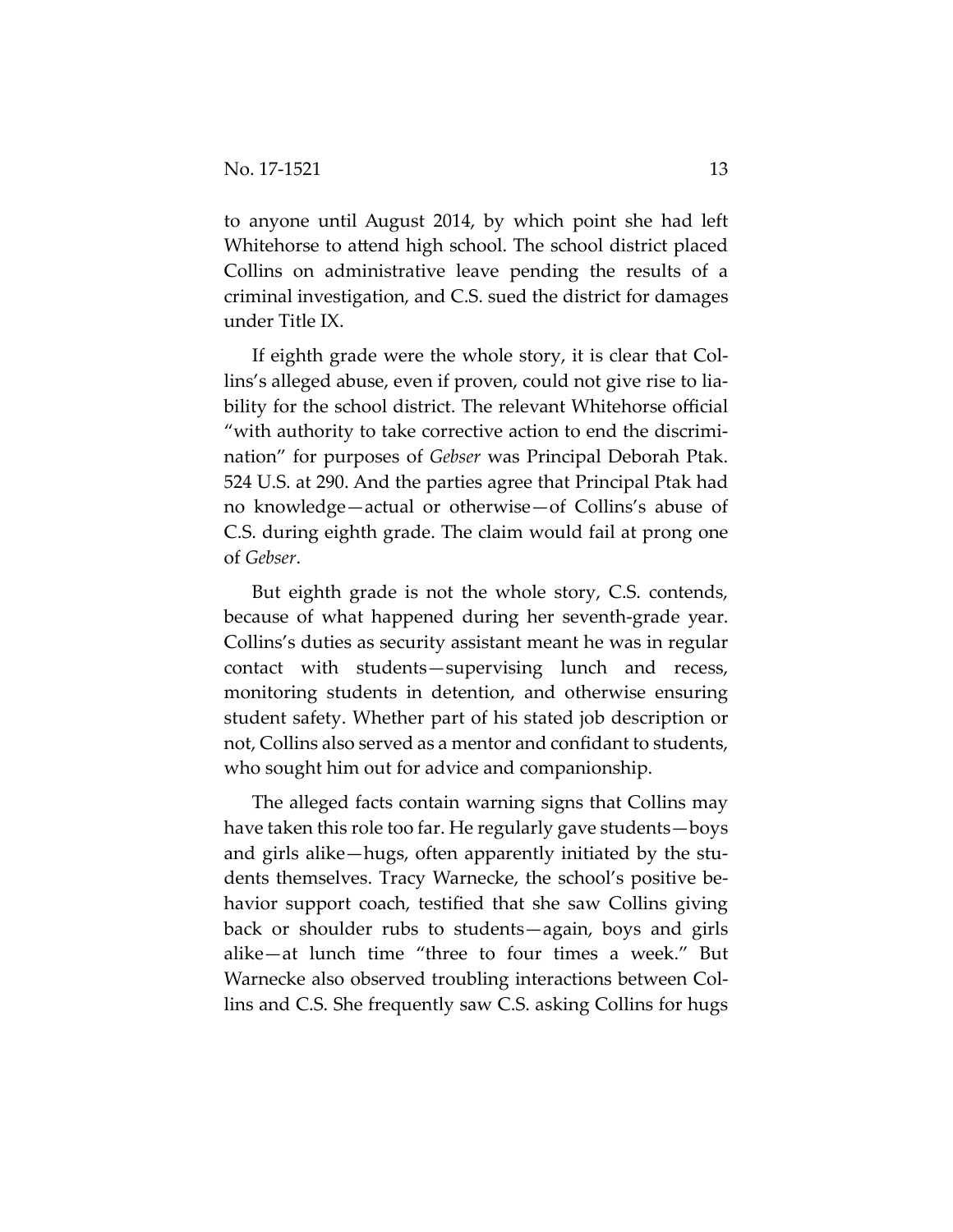and spending time "in his office after school," and on one occasion saw C.S. attempt to kiss him on the cheek, though he rebuffed her efforts. According to Warnecke, C.S. then tried to kiss him again, but "he stopped it and then took her for a private conversation because we were in the hallway."

Warnecke reported these incidents to Principal Ptak. Two other school employees—Karen Wydeven and Mary McAuliffe—likewise approached Ptak with concerns that C.S. and some of her female friends were frequently hugging Collins. McAuliffe, a school counselor, expressed further concerns about Collins's relationship with C.S., telling Ptak that she saw C.S. "running to [Collins] frequently, jumping on him, hanging—attempting to hang on his arm trying to hug him," and that "at one point during one of these interactions [C.S.] had attempted to kiss his cheek and that she was concerned about [C.S.]." McAuliffe also shared with Ptak that a teacher, Brooke Gritt, had similar concerns about C.S. and Collins's relationship. For Principal Ptak's part, on a few occasions she observed Collins "walk up behind [C.S.], take both of his hands and just rub the top of her shoulders." Ptak decided that she needed to take action.

On April 13, 2013, toward the end of C.S.'s seventh-grade year, Principal Ptak spoke to Collins. She told Collins to "limit" the "hugs and physical contact" with C.S., avoid interacting with her in private settings, and set "strong boundaries" in his relationship with her.

After that conversation, Ptak recalled noticing a "significant decrease" in contact between Collins and C.S. Indeed, for the rest of C.S.'s seventh-grade year and the entirety of her eighth-grade year, Ptak neither observed nor received reports of further concerns about C.S.'s relationship with Collins.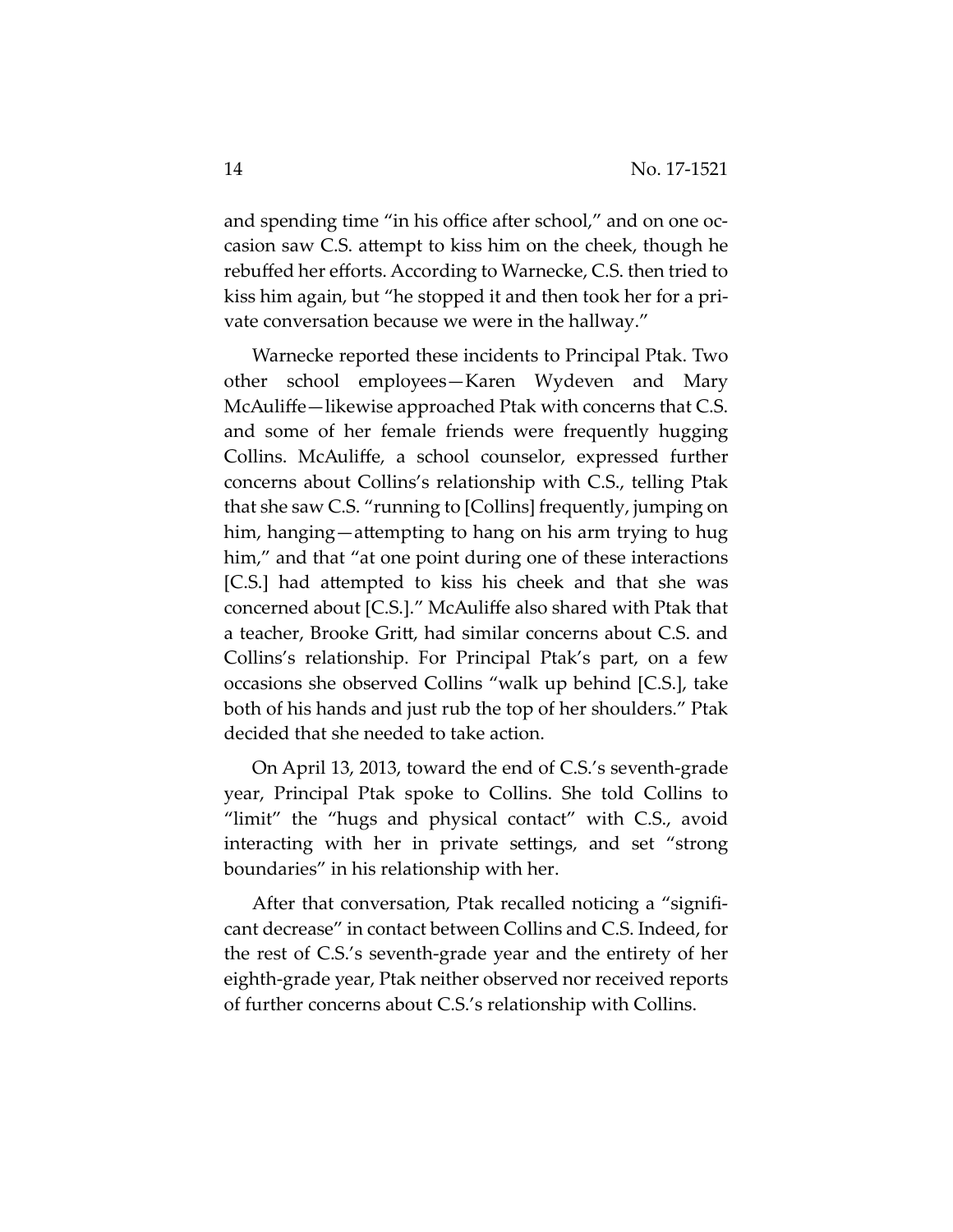C.S. says this silence masked an awful reality—that far from ending his relationship with her, Collins allegedly sexually abused her for an entire school year behind closed doors. C.S. now seeks to hold the school district liable for Collins's conduct during eighth grade based on Principal Ptak's knowledge of their relationship in seventh grade—a relationship which C.S. says reflected a pattern of grooming behavior on Collins's part.

B

The district court entered summary judgment for the school district, determining that no reasonable jury could find that the seventh-grade conduct of which Principal Ptak had actual knowledge amounted to sexual harassment or discrimination within the meaning of Title IX. In reaching this conclusion, the district court was rightly careful not to ascribe any significance to the fact that much of the contact in this case was initiated by C.S. herself. "Schools are charged with acting *in loco parentis*," and the onus is on school employees to reject the advances of minor students, who are both legally and mentally incapable of consenting to sexual contact. *Mary M. v. N. Lawrence Cmty. Sch. Corp.*, 131 F.3d 1220, 1226–27 (7th Cir. 1997). There is no shade of gray on this point: in Title IX cases, claims by an alleged harasser that his minor victim initiated or invited the challenged conduct are of no legal consequence whatsoever. See *id.* at 1227. The controlling question is only whether the conduct Principal Ptak knew about—regardless of who initiated it—amounted to discrimination on the basis of sex giving rise to an obligation to take further action.

No doubt the facts as Principal Ptak knew them were cause for some concern. But we need not decide whether,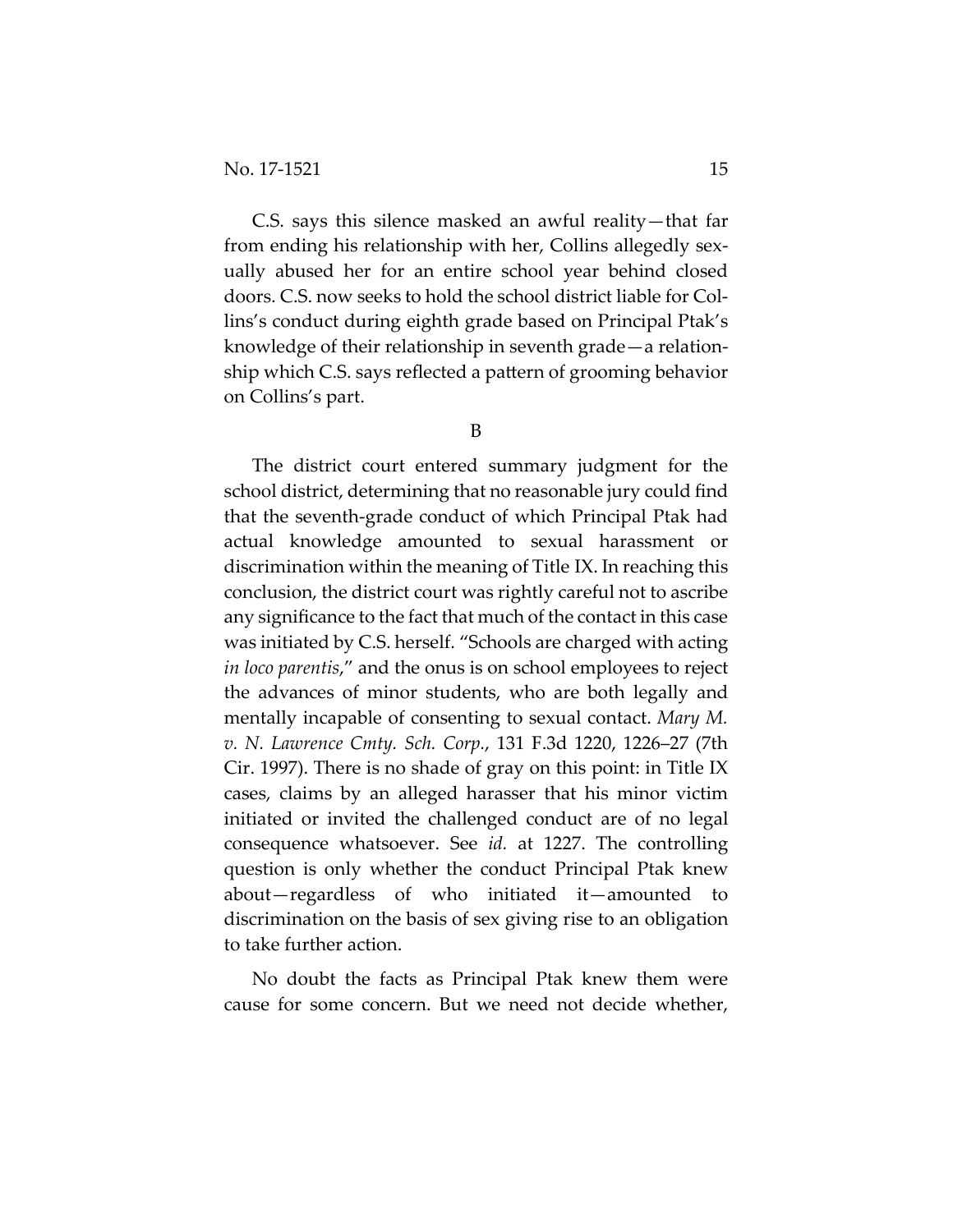added together, Collins's conduct during C.S.'s seventhgrade year—as witnessed by Principal Ptak and reported to her—amounted to actionable ongoing misconduct, meaning sex discrimination that denied C.S. "equal access to [the school's] resources and opportunities." *Davis*, 526 U.S. at 651. This is so because, regardless of whether the circumstances reflected ongoing discrimination, Principal Ptak—to her credit—clearly saw the situation as requiring immediate action. That common-sense foresight led her to confront Collins in April 2013, telling him to limit his physical contact with C.S., avoid interacting with her in private settings, and set "strong boundaries" in their relationship.

The record is clear that this response was not so unreasonable as to amount to "deliberate indifference to discrimination" under *Gebser* prong two. 524 U.S. at 290. Once a school district has actual knowledge of discrimination, Title IX requires it "to take action to end the harassment or to limit further harassment." *Id.* at 289. Principal Ptak's discussion with Collins satisfied any such obligation, and the record shows she reasonably believed she had succeeded in minimizing his physical contact with C.S., since she received no further reports raising new concerns.

Principal Ptak's response, moreover, was properly calibrated to the risks inherent in Collins's conduct. If C.S.'s relationship with Collins in seventh grade was problematic, it was because of how infatuated she seems to have become with him. The fear in such a situation is that Collins would eventually take advantage of that infatuation to escalate his relationship with C.S. But there is little in the record to indicate that Collins was likely to do so. All told, even assuming that Ptak had actual notice of misconduct in seventh grade, we cannot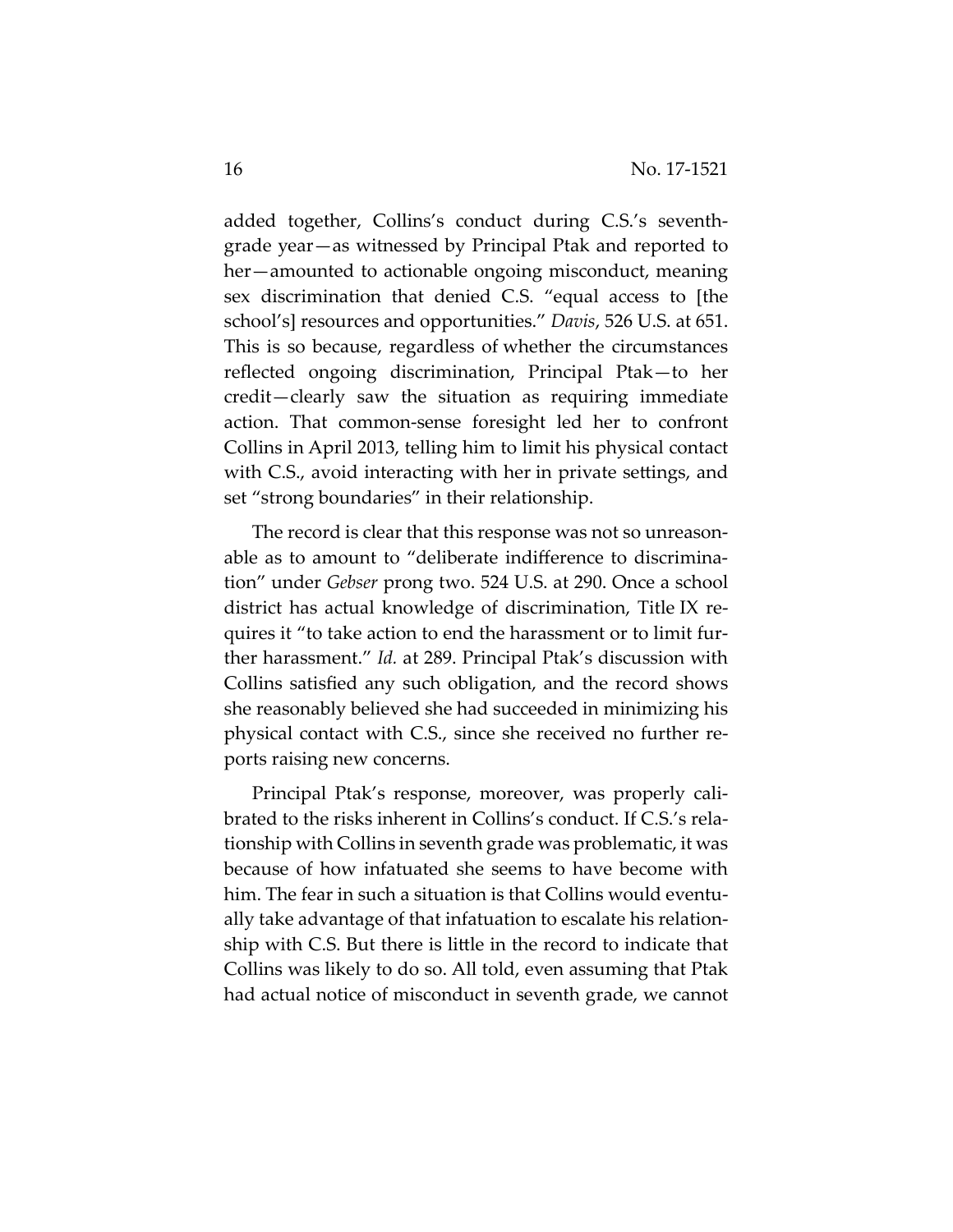say that the risk of escalation was so apparent that her response to that knowledge—telling Collins to impose strong boundaries in his interactions with C.S.—was insufficient. Even if Collins eventually disregarded Ptak's commands, and we can assume for purposes of summary judgment that he did, it does not mean that Ptak or the School District made anything close to "an official decision … not to remedy the violation." *Id.* at 290.

That conclusion holds even though Principal Ptak received some additional reports about Collins's relationship with C.S. in the weeks after their discussion—that C.S. had set the password on her phone to Collins's name and had sometimes asked permission to leave classes to see Collins. Simply put, these additional facts were consistent with the reports Ptak had already received pointing toward C.S.'s infatuation with Collins. Neither report added anything new that would indicate that Collins was not going to heed Ptak's earlier warning, and so neither report created any obligation for Ptak to take further action. Nor did Ptak ever learn that Collins was disregarding her directive to set and maintain strong boundaries with C.S.

It is worth restating these observations in more legal terms. There is no doubt that Collins's conduct during C.S.'s seventh-grade year gave rise to some probability that things could get a lot worse. According to C.S., that risk materialized during her eighth-grade year in the form of sexual abuse. But the required response under *Gebser* prong two already accounted for that risk of escalation. Upon receiving actual notice of discrimination, a school district will avoid a finding of deliberate indifference so long as it takes actions reasonably calculated, based on everything it knew at the time, "to bring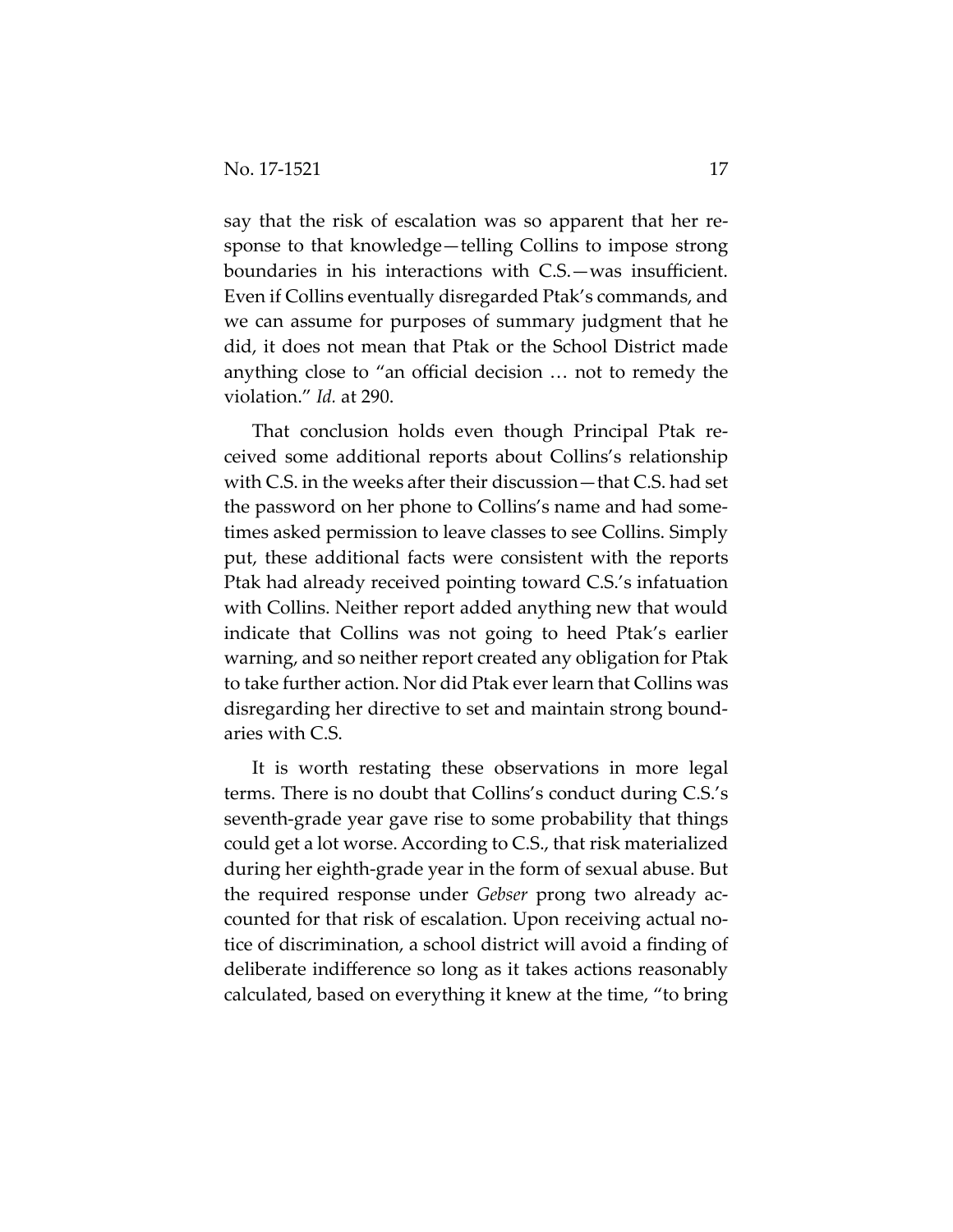[it] into compliance" with Title IX's prohibition on sex discrimination. *Id.*

Principal Ptak did so here. On the facts before us, no reasonable jury could conclude that the Madison Metropolitan School District was "aware that it was administering [its] program in violation of the condition" inherent in Title IX—its promise to the federal government not to "use [federal] funds in a discriminatory manner." *Id.* at 287, 292 (cleaned up). Under *Gebser*, that conclusion precludes a finding of institutional liability.

\* \* \*

The law in this area is hard and messy, no doubt reflective of the immense challenges school administrators face when confronted with the alleged sexual abuse of a student. The Supreme Court in *Gebser* and *Davis* sketched a framework for Title IX institutional liability in these cases. It is up to district and circuit courts to apply that framework along clear and workable lines, ever mindful of the delicate educational settings in which facts unfold. We hope this opinion contributes to that effort.

With these observations, we AFFIRM.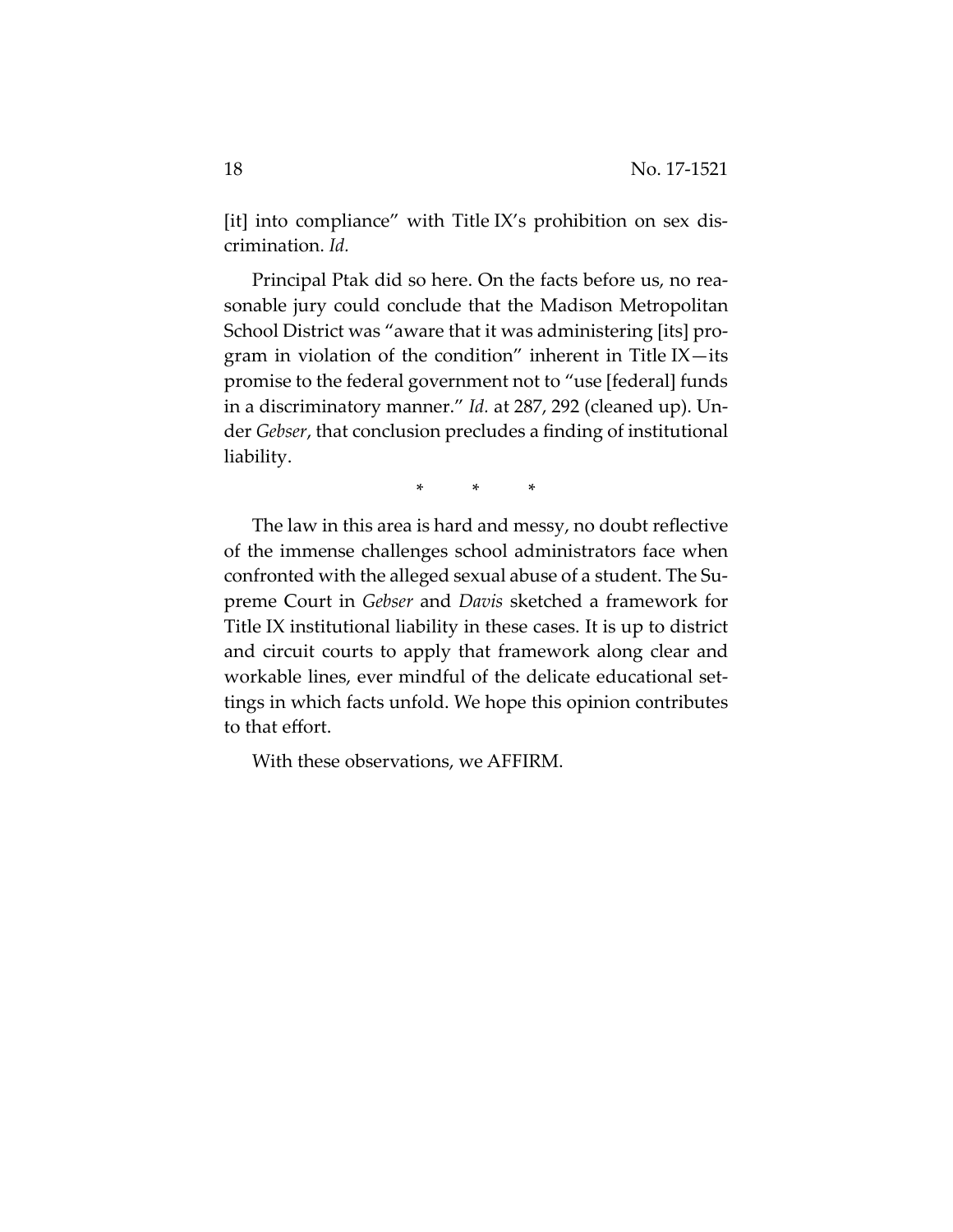EASTERBROOK, *Circuit Judge*, with whom KANNE, HAMILTON, and BRENNAN, *Circuit Judges*, join, concurring. I agree with my colleagues that Principal Ptak neither knew of any misconduct by Collins nor was deliberately indifferent to the implications of what she did know. Any potential for liability under Title IX of the Education Amendments of 1972 therefore is foreclosed by the approach to that statute announced in *Gebser v. Lago Vista Independent School District*, 524 U.S. 274 (1998). But I do not join the majority opinion, because I would stop with that observation.

My colleagues go further, supplying an exegesis that they say is appropriate "to provide more concrete guidance to those tasked with complying with Title IX in the challenging setting of today's schools." Opinion at 2. School districts doubtless benefit from guidance, but supplying it is the job of officials in the Department of Education with the power to issue regulations. Our job is to decide the case at hand.

If all of the advice provided in today's opinion were noncontroversial, there would be little reason for concern. So, for example, it is wise to disapprove those of our prior opinions that merge or blur *Gebser*'s independent inquiries: knowledge of the teacher's misconduct and deliberate indifference to it. The Supreme Court has said that these are distinct; the Department of Education agrees, 34 C.F.R. §106.44(a); declarations by some panels that they are just different aspects of a single inquiry cannot stand. But the majority proceeds into more doubtful territory.

Take, for example, the conclusion (opinion at 10–11) that three risqué text messages do not suffice for liability, while four or five may do so. Maybe a regulation could say this, but a judicial opinion? (Our case does not involve any text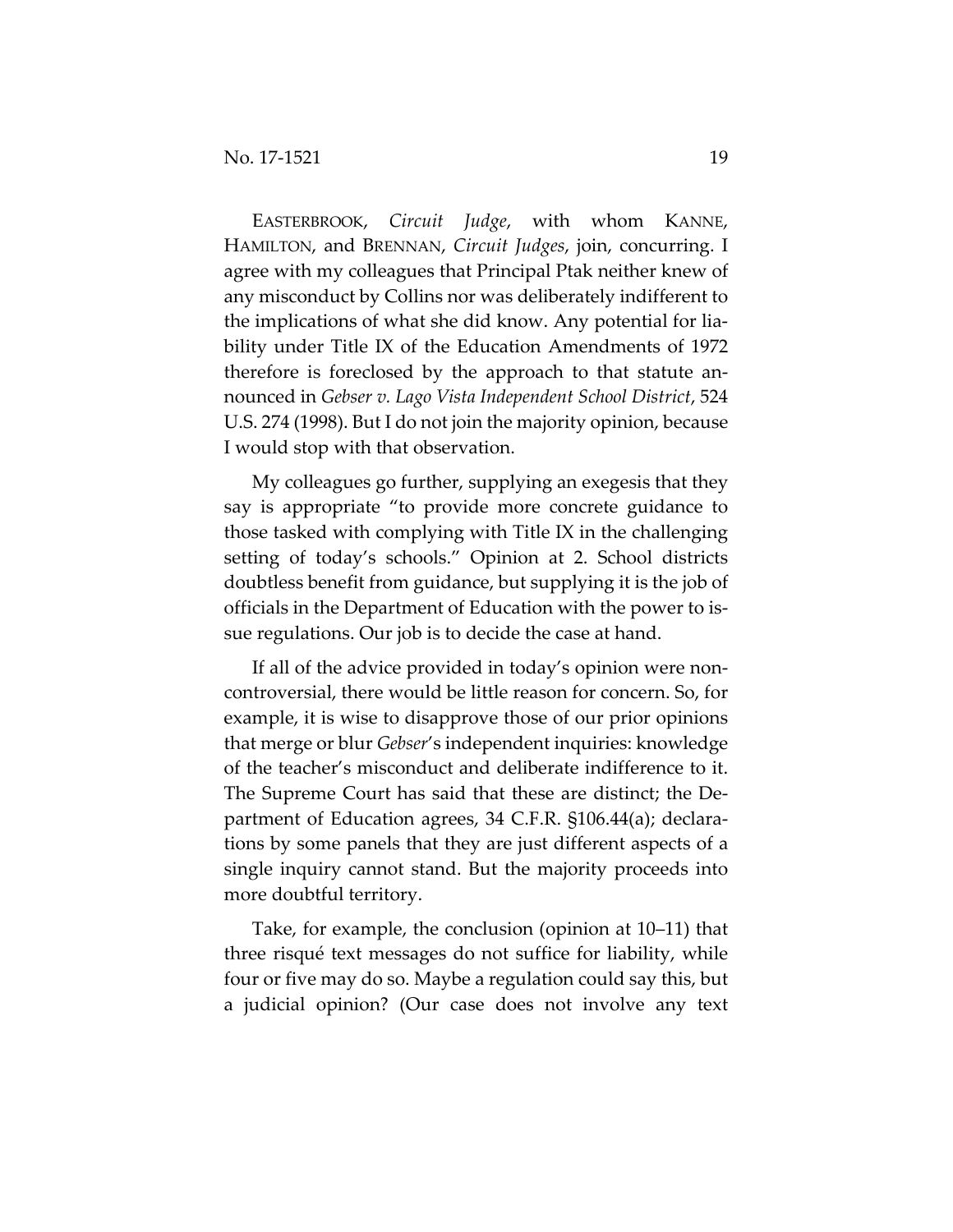messages, and the litigants have been silent about their proper treatment.)

My principal concern is the assertion at page 2, repeated (with variations) later in the opinion, that liability is possible only if the responsible official knows "that misconduct rising to the level of sex discrimination has occurred. Only then does Title IX impose an obligation to act." That is not what *Gebser* says. The Justices wrote that liability is possible when the responsible official "has actual notice of, and is deliberately indifferent to, [a] teacher's misconduct." 524 U.S. at 277. My colleagues take the unmodified word "misconduct" and turn it into "misconduct rising to the level of sex discrimination". I think that we should leave *Gebser* without the amendment.

Title IX entitles boys and girls to equal educational opportunities. That rule can be violated without sexual misconduct. True, a school's failure to act against sexual misconduct by the faculty is one way in which the statute can be violated, but it isn't the only way. Think of all the attention paid to college sports under Title IX. Misconduct that causes psychological injury can violate the statute even though the wrongdoer never touches the victim. We should not give Title IX an unduly narrow focus on sexual transgressions. We know from *Davis v. Monroe County Board of Education*, 526 U.S. 629, 642– 43 (1999), that knowledge of a completed sexual offense is a *sufficient* ground of liability, but *Davis* did not hold that it is a *necessary* one.

When liability rests on sexual misconduct (for example, what happened to C.S. in eighth grade), then sexual misconduct surely must be established by evidence. But there can be knowledge of misconduct without that misconduct having become sexual or discriminatory. Suppose Ptak had